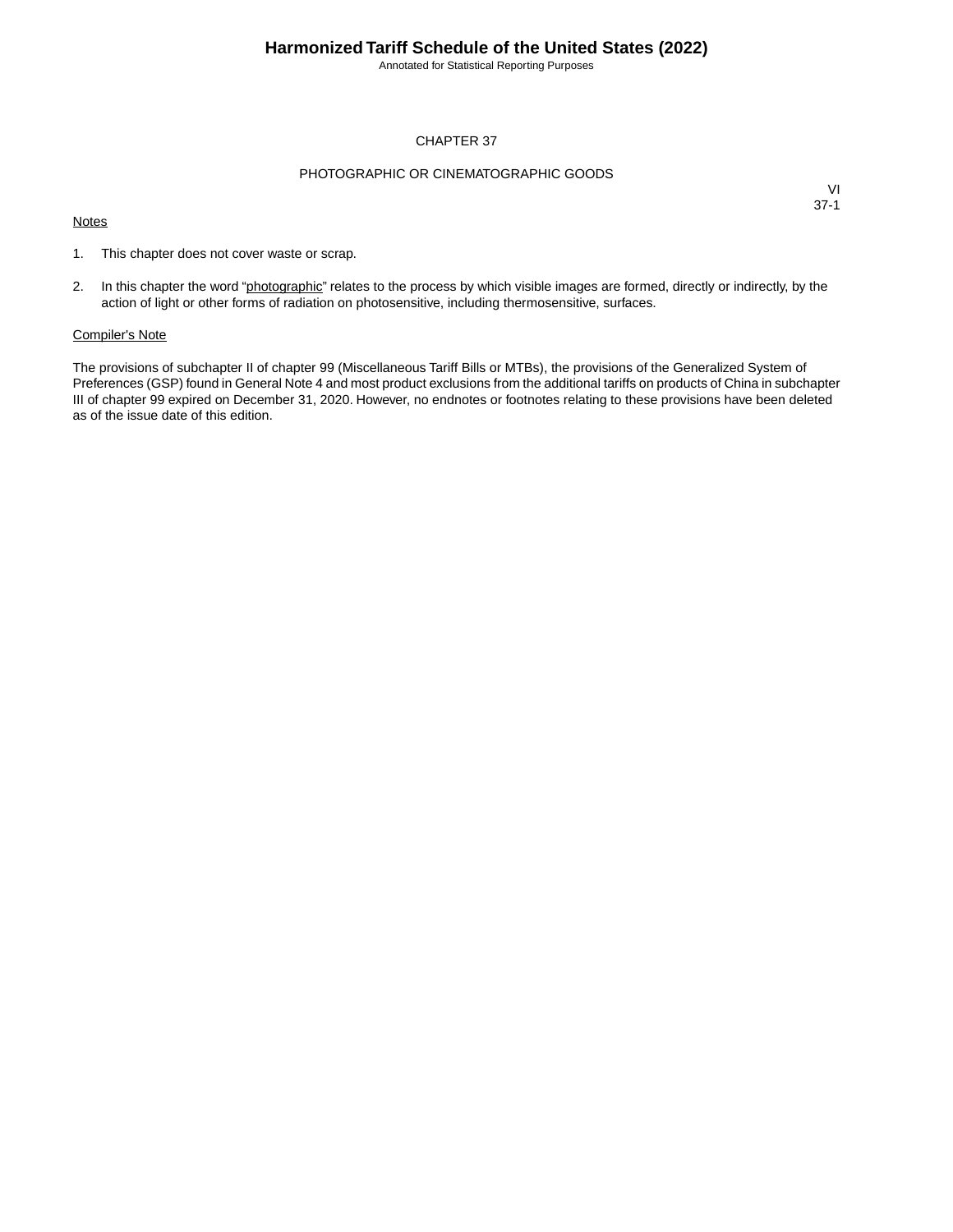Annotated for Statistical Reporting Purposes

| Heading/                 | Stat.       |                                                                                                                                                                                                                     | Unit           | Rates of Duty         |                                                                                       |                |  |
|--------------------------|-------------|---------------------------------------------------------------------------------------------------------------------------------------------------------------------------------------------------------------------|----------------|-----------------------|---------------------------------------------------------------------------------------|----------------|--|
| Subheading               | Suf-<br>fix | Article Description                                                                                                                                                                                                 | of<br>Quantity | General               | $\mathbf{1}$<br>Special                                                               | $\overline{2}$ |  |
| 3701                     |             | Photographic plates and film in the flat, sensitized, unexposed,<br>of any material other than paper, paperboard or textiles; instant<br>print film in the flat, sensitized, unexposed, whether or not in<br>packs: |                |                       |                                                                                       |                |  |
| 3701.10.00               |             |                                                                                                                                                                                                                     |                |                       | Free (A*, AU, BH,<br>CL, CO, D, E, IL,<br>JO, KR, MA, OM,                             | 25%            |  |
|                          | 30          |                                                                                                                                                                                                                     |                |                       | P, PA, PE, S, SG)                                                                     |                |  |
| 3701.20.00               | 60          |                                                                                                                                                                                                                     |                | $3.7\%$ <sup>2/</sup> | Free (A, AU, BH, CL, 25%<br>CO, D, E, IL, JO,<br>JP, KR, MA, OM,<br>P, PA, PE, S, SG) |                |  |
|                          | 30          |                                                                                                                                                                                                                     |                |                       |                                                                                       |                |  |
| 3701.30.00               | 60<br>00    | Other plates and film, with any side exceeding 255 mm $\left  m^2 \dots m^2 \right $ Free <sup>1/</sup>                                                                                                             |                |                       |                                                                                       | 25%            |  |
|                          |             | Other:                                                                                                                                                                                                              |                |                       |                                                                                       |                |  |
| 3701.91.00               |             |                                                                                                                                                                                                                     |                |                       | Free (A, AU, BH, CL, 25%<br>CO, D, E, IL, JO,<br>KR, MA, OM, P,<br>PA, PE, S, SG)     |                |  |
|                          | 30          |                                                                                                                                                                                                                     |                |                       |                                                                                       |                |  |
|                          | 60          |                                                                                                                                                                                                                     |                |                       |                                                                                       |                |  |
| 3701.99<br>3701.99.30 00 |             | Other:                                                                                                                                                                                                              |                |                       |                                                                                       | 20%            |  |
| 3701.99.60               |             |                                                                                                                                                                                                                     |                |                       |                                                                                       | 25%            |  |
|                          | 30          |                                                                                                                                                                                                                     |                |                       |                                                                                       |                |  |
|                          | 60          |                                                                                                                                                                                                                     |                |                       |                                                                                       |                |  |
|                          |             |                                                                                                                                                                                                                     |                |                       |                                                                                       |                |  |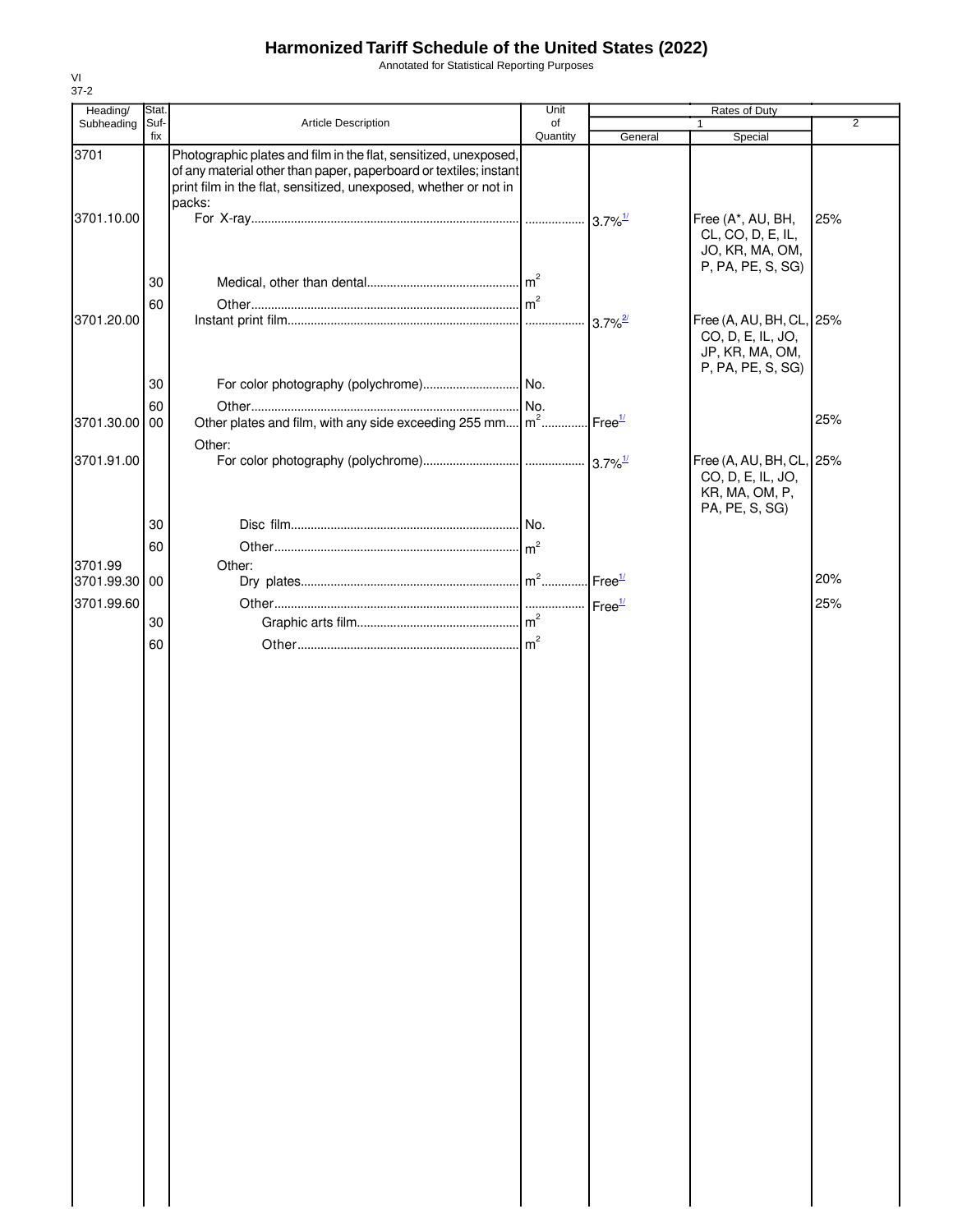Annotated for Statistical Reporting Purposes

| Heading/      | Stat.       |                                                                                                                                                                        | Unit                              |                       | Rates of Duty                                                                     |                |
|---------------|-------------|------------------------------------------------------------------------------------------------------------------------------------------------------------------------|-----------------------------------|-----------------------|-----------------------------------------------------------------------------------|----------------|
| Subheading    | Suf-<br>fix | Article Description                                                                                                                                                    | of<br>Quantity                    | General               | 1<br>Special                                                                      | $\overline{2}$ |
| 3702          |             | Photographic film in rolls, sensitized, unexposed, of any<br>material other than paper, paperboard or textiles; instant print<br>film in rolls, sensitized, unexposed: |                                   |                       |                                                                                   |                |
| 3702.10.00    |             |                                                                                                                                                                        |                                   |                       | Free (A*, AU, BH,<br>CL, CO, D, E, IL,<br>JO, KR, MA, OM,<br>P, PA, PE, S, SG)    | 25%            |
|               | 30<br>60    |                                                                                                                                                                        | m <sup>2</sup>                    |                       |                                                                                   |                |
|               |             | Other film, without perforations, of a width not exceeding<br>105 mm:                                                                                                  |                                   |                       |                                                                                   |                |
| 3702.31.01    | 00          |                                                                                                                                                                        |                                   |                       | Free (A, AU, BH, CL, 25%<br>CO, D, E, IL, JO,<br>KR, MA, OM, P,<br>PA, PE, S, SG) |                |
| 3702.32.01    |             |                                                                                                                                                                        |                                   |                       | Free (A, AU, BH, CL, 25%<br>CO, D, E, IL, JO,<br>KR, MA, OM, P,<br>PA, PE, S, SG) |                |
|               | 30          |                                                                                                                                                                        |                                   |                       |                                                                                   |                |
|               | 60          |                                                                                                                                                                        | m <sup>2</sup>                    |                       |                                                                                   |                |
| 3702.39.01    | 00          |                                                                                                                                                                        | m <sup>2</sup> 3.7% <sup>1/</sup> |                       | Free (A, AU, BH, CL, 25%<br>CO, D, E, IL, JO,<br>KR, MA, OM, P,<br>PA, PE, S, SG) |                |
| 3702.41.01 00 |             | Other film, without perforations, of a width exceeding<br>105 mm:<br>Of a width exceeding 610 mm and of a length<br>exceeding 200 m, for color photography             |                                   |                       |                                                                                   |                |
|               |             |                                                                                                                                                                        | m <sup>2</sup> 3.7% <sup>1/</sup> |                       | Free (A, AU, BH, CL, 25%<br>CO, D, E, IL, JO,<br>KR, MA, OM, P,<br>PA, PE, S, SG) |                |
| 3702.42.01    | 00          | Of a width exceeding 610 mm and of a length<br>exceeding 200 m, other than for color photography m <sup>2</sup> 3.7% <sup>1/</sup>                                     |                                   |                       | Free (A, AU, BH, CL, 25%<br>CO, D, E, IL, JO,<br>KR, MA, OM, P,<br>PA, PE, S, SG) |                |
| 3702.43.01 00 |             | Of a width exceeding 610 mm and of a length not                                                                                                                        |                                   |                       | Free (A, AU, BH, CL, 25%<br>CO, D, E, IL, JO,<br>KR, MA, OM, P,                   |                |
| 3702.44.01    |             | Of a width exceeding 105 mm but not exceeding                                                                                                                          |                                   | $3.7\%$ <sup>1/</sup> | PA, PE, S, SG)<br>Free (A, AU, BH, CL, 25%                                        |                |
|               |             |                                                                                                                                                                        |                                   |                       | CO, D, E, IL, JO,<br>KR, MA, OM, P,<br>PA, PE, S, SG)                             |                |
|               | 30<br>60    |                                                                                                                                                                        | m <sup>2</sup>                    |                       |                                                                                   |                |
|               |             |                                                                                                                                                                        |                                   |                       |                                                                                   |                |
|               |             |                                                                                                                                                                        |                                   |                       |                                                                                   |                |
|               |             |                                                                                                                                                                        |                                   |                       |                                                                                   |                |
|               |             |                                                                                                                                                                        |                                   |                       |                                                                                   |                |
|               |             |                                                                                                                                                                        |                                   |                       |                                                                                   |                |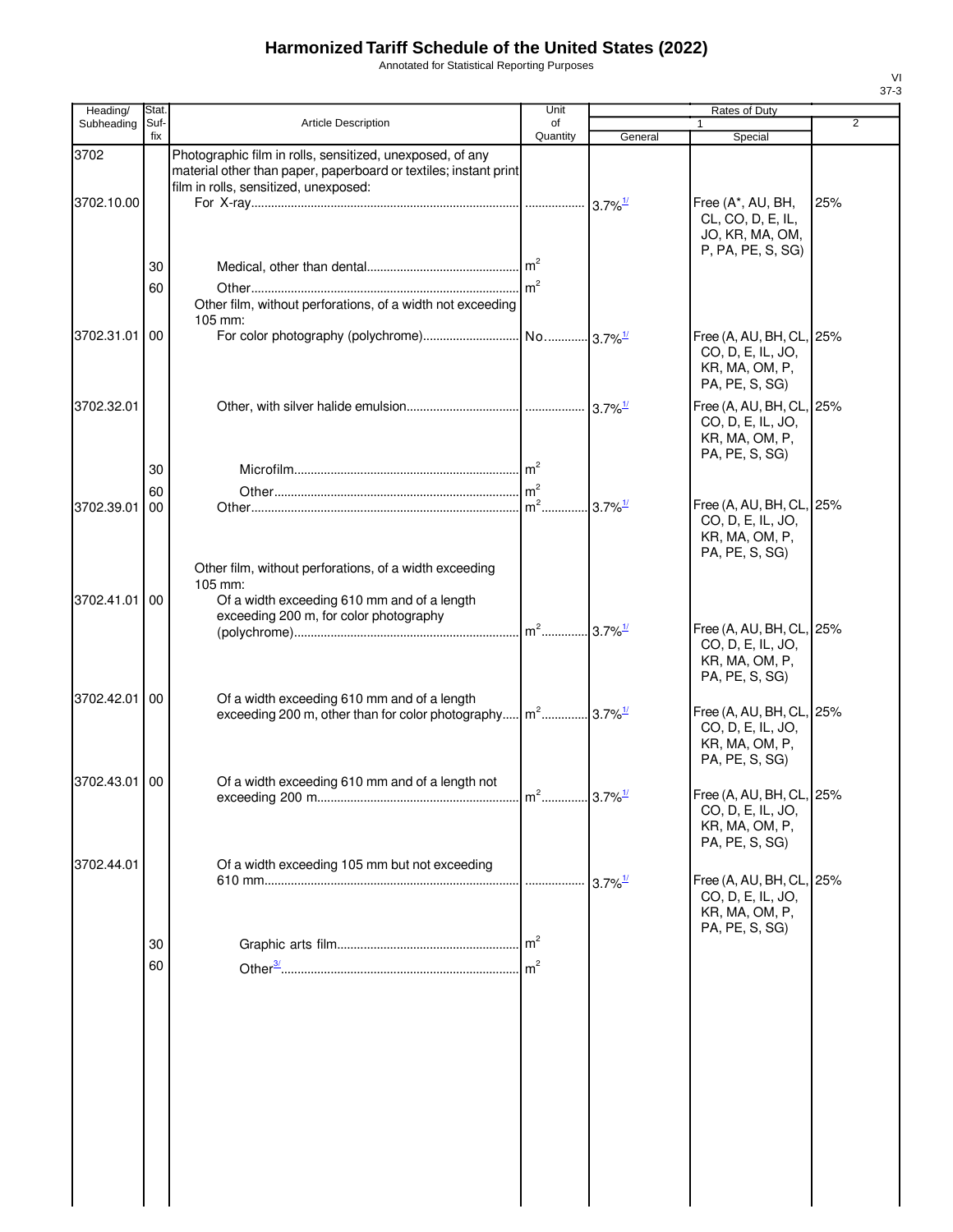Annotated for Statistical Reporting Purposes

| Heading/      | Stat |                                                                                                                                                                     | Unit           |                       | Rates of Duty                                                                     |                    |
|---------------|------|---------------------------------------------------------------------------------------------------------------------------------------------------------------------|----------------|-----------------------|-----------------------------------------------------------------------------------|--------------------|
| Subheading    | Suf- | <b>Article Description</b>                                                                                                                                          | of             |                       | 1                                                                                 | $\overline{2}$     |
| 3702 (con.)   | fix  | Photographic film in rolls, sensitized, unexposed, of any                                                                                                           | Quantity       | General               | Special                                                                           |                    |
| 3702.52.01    |      | material other than paper, paperboard or textiles; instant print<br>film in rolls, sensitized, unexposed: (con.)<br>Other film, for color photography (polychrome): |                |                       | Free (A, AU, BH, CL, 25%<br>CO, D, E, IL, JO,<br>KR, MA, OM, P,                   |                    |
|               | 30   |                                                                                                                                                                     |                |                       | PA, PE, S, SG)                                                                    |                    |
|               | 60   |                                                                                                                                                                     |                |                       |                                                                                   |                    |
| 3702.53.00    |      | Of a width exceeding 16 mm but not exceeding 35 mm                                                                                                                  |                |                       | Free (A, AU, BH, CL, 25%<br>CO, D, E, IL, JO,<br>KR, MA, OM, P,                   |                    |
|               | 30   |                                                                                                                                                                     |                |                       | PA, PE, S, SG)                                                                    |                    |
| 3702.54.00    | 60   | Of a width exceeding 16 mm but not exceeding 35 mm<br>and of a length not exceeding 30 m, other than for                                                            |                |                       |                                                                                   |                    |
|               |      |                                                                                                                                                                     |                | $3.7\%$ <sup>1/</sup> | Free (A, AU, BH, CL, 25%<br>CO, D, E, IL, JO,<br>KR, MA, OM, P,<br>PA, PE, S, SG) |                    |
|               | 30   |                                                                                                                                                                     |                |                       |                                                                                   |                    |
| 3702.55.00    | 60   | Of a width exceeding 16 mm but not exceeding 35 mm                                                                                                                  |                |                       |                                                                                   |                    |
|               | 30   |                                                                                                                                                                     |                |                       |                                                                                   | 38 $\text{C/m}^2$  |
| 3702.56.00    | 60   |                                                                                                                                                                     |                |                       |                                                                                   |                    |
|               | 30   |                                                                                                                                                                     | m <sup>2</sup> |                       |                                                                                   | 38 $\text{C/m}^2$  |
|               | 60   |                                                                                                                                                                     |                |                       |                                                                                   |                    |
| 3702.96.00    | 00   | Other:<br>Of a width not exceeding 35 mm and of a length not                                                                                                        |                |                       | Free (A, AU, BH, CL, 25%                                                          |                    |
|               |      |                                                                                                                                                                     |                |                       | CO, D, E, IL, JO,<br>KR, MA, OM, P,<br>PA, PE, S, SG)                             |                    |
| 3702.97.00 00 |      | Of a width not exceeding 35 mm and of a length                                                                                                                      | $m2$           | Free <sup>1/</sup>    |                                                                                   | 38¢/m <sup>2</sup> |
| 3702.98.00 00 |      |                                                                                                                                                                     | $m2$           | $3.7\%$ <sup>1/</sup> | Free (A, AU, BH, CL, 25%<br>CO, D, E, IL, JO,<br>KR, MA, OM, P,<br>PA, PE, S, SG) |                    |
|               |      |                                                                                                                                                                     |                |                       |                                                                                   |                    |
|               |      |                                                                                                                                                                     |                |                       |                                                                                   |                    |
|               |      |                                                                                                                                                                     |                |                       |                                                                                   |                    |
|               |      |                                                                                                                                                                     |                |                       |                                                                                   |                    |
|               |      |                                                                                                                                                                     |                |                       |                                                                                   |                    |
|               |      |                                                                                                                                                                     |                |                       |                                                                                   |                    |
|               |      |                                                                                                                                                                     |                |                       |                                                                                   |                    |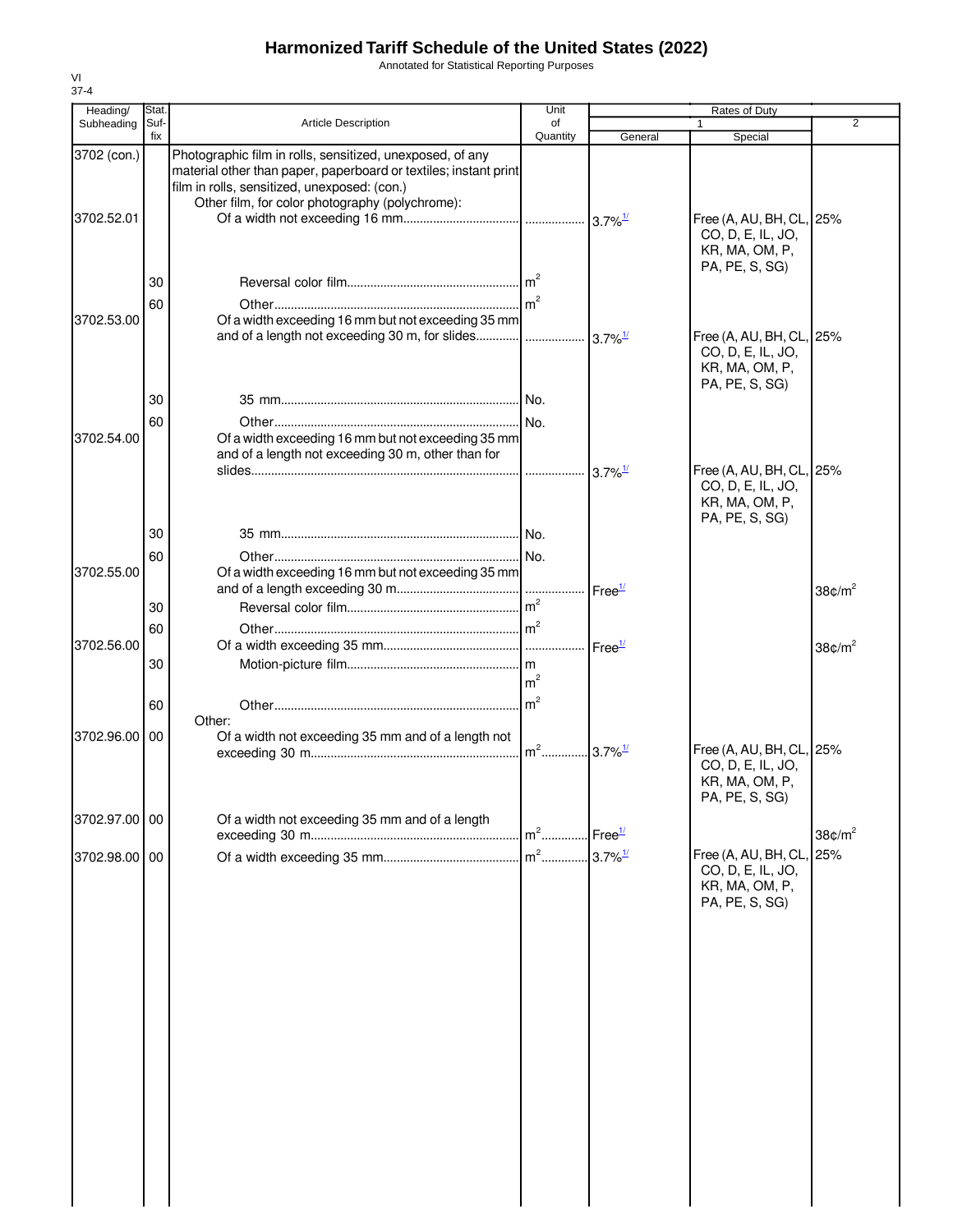Annotated for Statistical Reporting Purposes

| Heading/              | Stat.       |                                                                              | Unit                     |                       | Rates of Duty                                 |                |
|-----------------------|-------------|------------------------------------------------------------------------------|--------------------------|-----------------------|-----------------------------------------------|----------------|
| Subheading            | Suf-<br>fix | Article Description                                                          | of<br>Quantity           | General               | $\mathbf{1}$<br>Special                       | $\overline{2}$ |
| 3703                  |             | Photographic paper, paperboard and textiles, sensitized,                     |                          |                       |                                               |                |
|                       |             | unexposed:                                                                   |                          |                       |                                               |                |
| 3703.10<br>3703.10.30 |             | In rolls of a width exceeding 610 mm:                                        |                          |                       |                                               |                |
|                       |             |                                                                              |                          |                       | Free (A, AU, BH, CL, 30%<br>CO, D, E, IL, JO, |                |
|                       |             |                                                                              |                          |                       | KR, MA, OM, P,                                |                |
|                       |             |                                                                              |                          |                       | PA, PE, S, SG)                                |                |
|                       | 30          | For pictorial use (continuous tone):                                         |                          |                       |                                               |                |
|                       |             |                                                                              |                          |                       |                                               |                |
|                       | 60<br>90    |                                                                              |                          |                       |                                               |                |
| 3703.10.60 00         |             |                                                                              |                          |                       | Free (A, AU, BH, CL, 30%                      |                |
|                       |             |                                                                              |                          |                       | CO, D, E, IL, JO,                             |                |
|                       |             |                                                                              |                          |                       | KR, MA, OM, P,<br>PA, PE, S, SG)              |                |
| 3703.20               |             | Other, for color photography (polychrome):                                   |                          |                       |                                               |                |
| 3703.20.30            |             |                                                                              |                          |                       | Free (A, AU, BH, CL, 30%                      |                |
|                       |             |                                                                              |                          |                       | CO, D, E, IL, JO,<br>KR, MA, OM, P,           |                |
|                       |             |                                                                              |                          |                       | PA, PE, S, SG)                                |                |
|                       | 30          |                                                                              |                          |                       |                                               |                |
|                       | 60          |                                                                              |                          |                       |                                               |                |
| 3703.20.60 00         |             |                                                                              |                          |                       | Free (A, AU, BH, CL, 30%                      |                |
|                       |             |                                                                              |                          |                       | CO, D, E, IL, JO,<br>KR, MA, OM, P,           |                |
|                       |             |                                                                              |                          |                       | PA, PE, S, SG)                                |                |
| 3703.90               |             | Other:                                                                       |                          |                       |                                               |                |
| 3703.90.30            |             |                                                                              |                          |                       | Free (A, AU, BH, CL, 30%                      |                |
|                       |             |                                                                              |                          |                       | CO, D, E, IL, JO,<br>KR, MA, OM, P,           |                |
|                       |             |                                                                              |                          |                       | PA, PE, S, SG)                                |                |
|                       |             | For pictorial use (continuous tone):                                         |                          |                       |                                               |                |
|                       | 30          |                                                                              |                          |                       |                                               |                |
|                       | 60          |                                                                              |                          |                       |                                               |                |
| 3703.90.60 00         | 90          |                                                                              |                          | $2.8\%$ <sup>1/</sup> | Free (A, AU, BH, CL, 35%                      |                |
|                       |             |                                                                              |                          |                       | CO, D, E, IL, JO,                             |                |
|                       |             |                                                                              |                          |                       | KR, MA, OM, P,                                |                |
|                       |             |                                                                              |                          |                       | PA, PE, S, SG)                                |                |
|                       |             | 3704.00.00   00   Photographic plates, film, paper, paperboard and textiles, |                          |                       |                                               | $$3.88/m^2$    |
|                       |             | 3705.00.00   00 Photographic plates and film, exposed and developed, other   |                          |                       |                                               |                |
|                       |             |                                                                              | $m^2$ Free $\frac{1}{2}$ |                       |                                               | 25%            |
|                       |             |                                                                              |                          |                       |                                               |                |
|                       |             |                                                                              |                          |                       |                                               |                |
|                       |             |                                                                              |                          |                       |                                               |                |
|                       |             |                                                                              |                          |                       |                                               |                |
|                       |             |                                                                              |                          |                       |                                               |                |
|                       |             |                                                                              |                          |                       |                                               |                |
|                       |             |                                                                              |                          |                       |                                               |                |
|                       |             |                                                                              |                          |                       |                                               |                |
|                       |             |                                                                              |                          |                       |                                               |                |
|                       |             |                                                                              |                          |                       |                                               |                |
|                       |             |                                                                              |                          |                       |                                               |                |
|                       |             |                                                                              |                          |                       |                                               |                |
|                       |             |                                                                              |                          |                       |                                               |                |
|                       |             |                                                                              |                          |                       |                                               |                |
|                       |             |                                                                              |                          |                       |                                               |                |
|                       |             |                                                                              |                          |                       |                                               |                |
|                       |             |                                                                              |                          |                       |                                               |                |
|                       |             |                                                                              |                          |                       |                                               |                |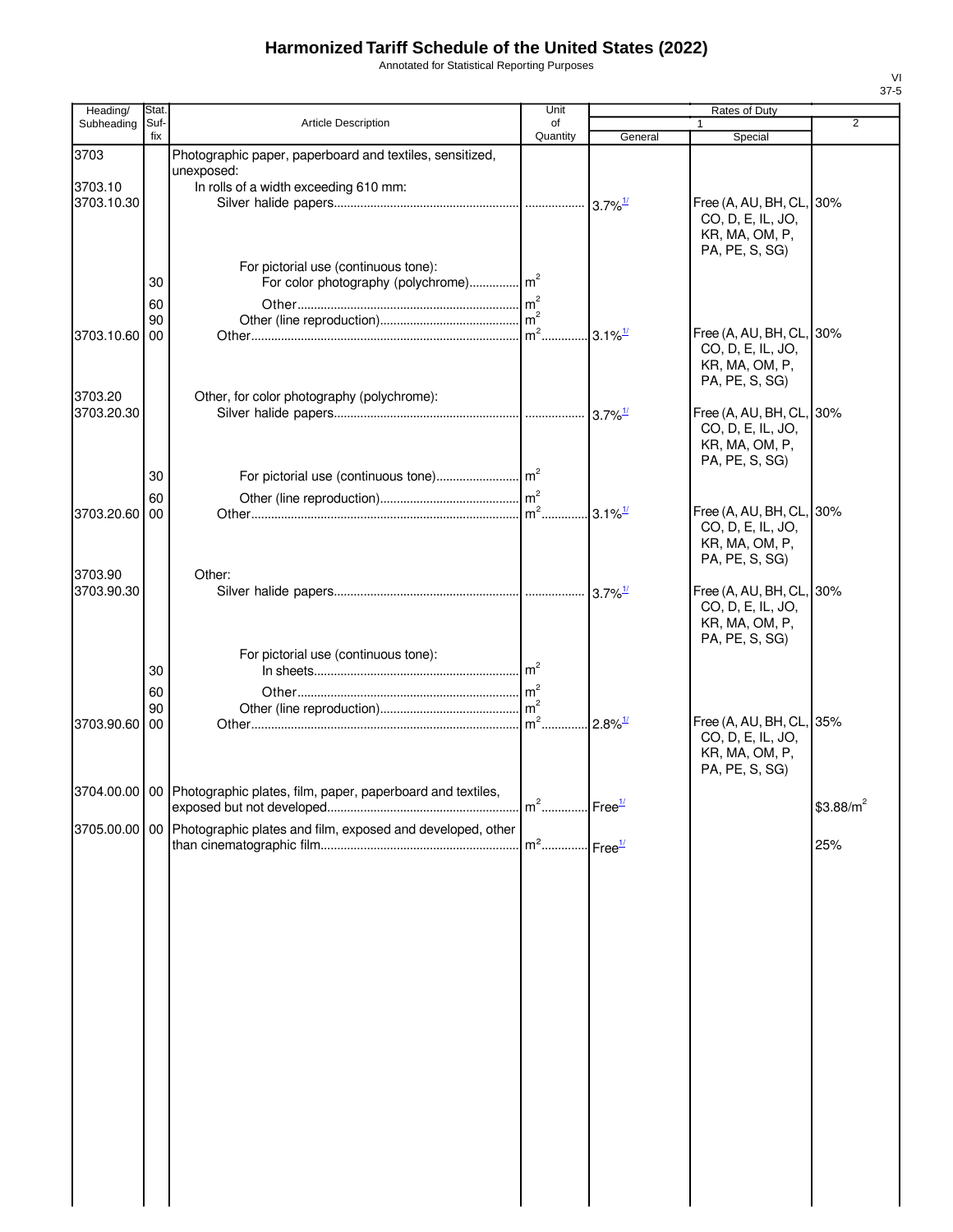Annotated for Statistical Reporting Purposes

| Heading/        | Stat.       |                                                                                                                                                                                                                                                | Unit           | Rates of Duty              |                                                                                |                     |
|-----------------|-------------|------------------------------------------------------------------------------------------------------------------------------------------------------------------------------------------------------------------------------------------------|----------------|----------------------------|--------------------------------------------------------------------------------|---------------------|
| Subheading      | Suf-<br>fix | Article Description                                                                                                                                                                                                                            | of<br>Quantity | General                    | Special                                                                        | $\overline{2}$      |
| 3706<br>3706.10 |             | Motion-picture film, exposed and developed, whether or not<br>incorporating sound track or consisting only of sound track:<br>Of a width of 35 mm or more:                                                                                     |                |                            |                                                                                |                     |
| 3706.10.30 00   |             | Sound recordings on motion-picture film suitable for                                                                                                                                                                                           |                |                            | Free (A*, AU, BH,<br>CL, CO, D, E, IL,<br>JO, KR, MA, OM,<br>P, PA, PE, S, SG) | 7%                  |
| 3706.10.60      |             | Feature films:                                                                                                                                                                                                                                 |                | Free <sup>1/</sup>         |                                                                                | 10¢/m               |
|                 | 30          |                                                                                                                                                                                                                                                |                |                            |                                                                                |                     |
|                 | 60          |                                                                                                                                                                                                                                                |                |                            |                                                                                |                     |
|                 | 90          |                                                                                                                                                                                                                                                |                |                            |                                                                                |                     |
| 3706.90.00      | 30          |                                                                                                                                                                                                                                                |                | Free <sup>1/</sup>         |                                                                                | $10$ $c/m$          |
|                 | 60          |                                                                                                                                                                                                                                                |                |                            |                                                                                |                     |
| 3707            |             | Chemical preparations for photographic uses (other than<br>varnishes, glues, adhesives and similar preparations); unmixed<br>products for photographic uses, put up in measured portions<br>or put up for retail sale in a form ready for use: |                |                            |                                                                                |                     |
| 3707.10.00      |             |                                                                                                                                                                                                                                                |                | $3\%$ <sup>1/</sup>        | Free (A, AU, BH, CL, 20%<br>CO, D, E, IL, JO,<br>KR, MA, OM, P,                |                     |
|                 | 05          | For use in color negative photographic paper kg                                                                                                                                                                                                |                |                            | PA, PE, S, SG)                                                                 |                     |
|                 | 90          |                                                                                                                                                                                                                                                |                |                            |                                                                                |                     |
| 3707.90         |             | Other:                                                                                                                                                                                                                                         |                |                            |                                                                                |                     |
| 3707.90.31      | 00          | Chemical preparations for photographic uses:                                                                                                                                                                                                   |                |                            |                                                                                | $15.4¢/kg +$<br>50% |
| 3707.90.32      |             |                                                                                                                                                                                                                                                |                |                            |                                                                                | 15.4¢/kg            |
|                 | 10          | Unsensitized emulsions, for use in color                                                                                                                                                                                                       |                |                            |                                                                                | $+50%$              |
|                 | 20          | Couplers, for use in color negative                                                                                                                                                                                                            |                |                            |                                                                                |                     |
|                 | 30          | Coupler dispersions, for use in color negative                                                                                                                                                                                                 |                |                            |                                                                                |                     |
|                 | 90          |                                                                                                                                                                                                                                                |                |                            |                                                                                |                     |
| 3707.90.60      | 00          | Unmixed products for photographic uses, put up in<br>measured portions or put up for retail sale in a form                                                                                                                                     |                |                            |                                                                                |                     |
|                 |             |                                                                                                                                                                                                                                                |                | $\cdot$ Free $\frac{1}{4}$ |                                                                                | 4.5%                |
|                 |             |                                                                                                                                                                                                                                                |                |                            |                                                                                |                     |
|                 |             |                                                                                                                                                                                                                                                |                |                            |                                                                                |                     |
|                 |             |                                                                                                                                                                                                                                                |                |                            |                                                                                |                     |
|                 |             |                                                                                                                                                                                                                                                |                |                            |                                                                                |                     |
|                 |             |                                                                                                                                                                                                                                                |                |                            |                                                                                |                     |
|                 |             |                                                                                                                                                                                                                                                |                |                            |                                                                                |                     |
|                 |             |                                                                                                                                                                                                                                                |                |                            |                                                                                |                     |
|                 |             |                                                                                                                                                                                                                                                |                |                            |                                                                                |                     |
|                 |             |                                                                                                                                                                                                                                                |                |                            |                                                                                |                     |